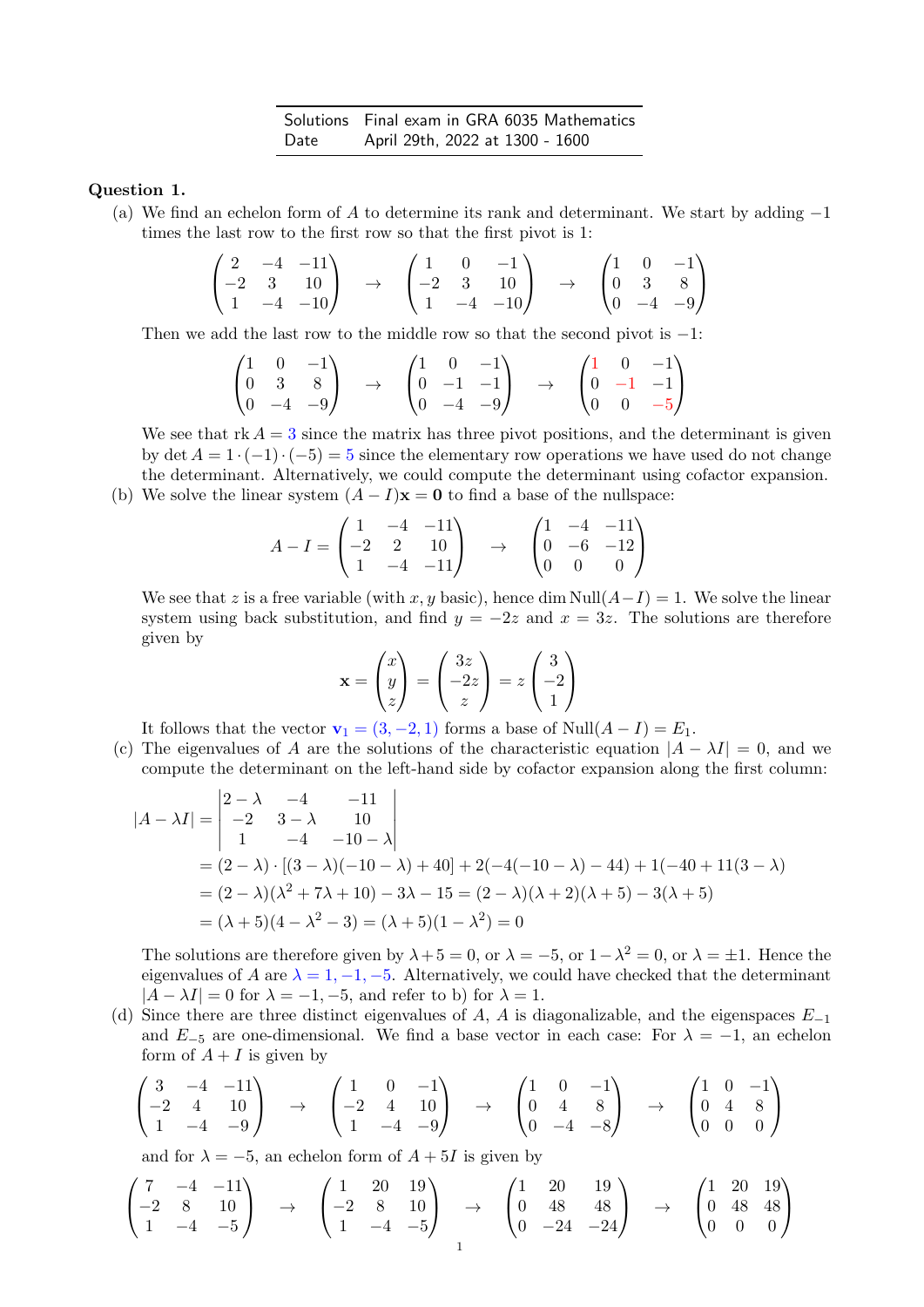Hence  $\mathbf{v}_2 = (1, -2, 1)$  and  $\mathbf{v}_3 = (1, 1, 1)$  are base vectors of  $E_{-1}$  and  $E_{-5}$ . We may therefore choose the matrix  $P$  with the bases of the eigenspaces as columns:

$$
P = \begin{pmatrix} 3 & 1 & 1 \\ -2 & -2 & -1 \\ 1 & 1 & 1 \end{pmatrix}
$$

We know from theory that this matrix satisfies  $P^{-1}AP = D$ , where D is the diagonal matrix with the eigenvalues  $1, -1, -5$  on the diagonal.

## Question 2.

(a) We use superposition to solve the linear second order differential equation  $y'' - 3y' +$  $2y = 6e^{-t}$ : To find the homogeneous solution  $y_h$ , we consider the characteristic equation  $r^2 - 3r + 2 = 0$ , with two distinct roots  $r = 1$  and  $r = 2$ , and therefore

$$
y_h = C_1 e^t + C_2 e^{2t}
$$

To find a particular solution  $y_p$ , we consider the differential equation  $y'' - 3y' + 2y = 6e^{-t}$ . We try to find a solution of the form  $y = Ae^{-t}$ , which gives  $y' = -Ae^{-t}$  and  $y'' = Ae^{-t}$ . When we substitute this into the differential equation, we get  $(A+3A+2A)e^{-t} = 6e^{-t}$ , or  $6Ae^{-t} = 6e^{-t}$ . We see that  $A = 1$  is a solution, and the general solution is therefore given by

$$
y = y_h + y_p = C_1 e^t + C_2 e^{2t} + e^{-t}
$$

(b) The differential equation  $ty' + y = 1$  can be written  $y' + (1/t)y = 1/t$ , and is **linear**. Since  $\int 1/t dt = \ln t + C$ , the integrating factor is  $u = e^{\ln t} = t$ . Multiplication with the integrating factor gives

$$
(t \cdot y)' = \frac{1}{t} \cdot t = 1 \quad \Rightarrow \quad t \cdot y = \int 1 dt = t + C \quad \Rightarrow \quad y = \frac{t + C}{t}
$$

(c) The differential equation  $2ty' + y^2 = 1$  can be written  $2ty' = 1 - y^2$ , or  $y' = (1 - y^2)/(2t)$ . It is separable (but not linear), and we separate it and write it in the form

$$
\frac{2}{1-y^2}y' = \frac{1}{t} \implies \int \frac{2}{1-y^2} dy = \int \frac{1}{t} = \ln|t| + C
$$

To solve the integral on the left-hand side, we use partial fractions, and find constants  $A, B$ such that

$$
\frac{2}{(1-y)(1+y)} = \frac{A}{1-y} + \frac{B}{1+y} \quad \Rightarrow \quad 2 = A(1+y) + B(1-y) = (A+B) + (A-B)y
$$

Comparing coefficients, we see that we need  $A + B = 2$  and  $A - B = 0$ . This implies that  $A = B$  and  $2A = 2$ , or  $A = 1$ . This gives

$$
\int \frac{2}{1-y^2} dy = \int \frac{1}{1-y} + \frac{1}{1+y} dy = -\ln|1-y| + \ln|1+y| + C = \ln\left|\frac{1+y}{1-y}\right| + C
$$

When we substitute this into the equation above, we get

$$
\ln\left|\frac{1+y}{1-y}\right| = \ln|t| + C \quad \Rightarrow \quad \left|\frac{1+y}{1-y}\right| = |t| \cdot e^C \quad \Rightarrow \quad \frac{1+y}{1-y} = Kt
$$

where  $K = \pm e^C$ . Hence  $1 + y = Kt(1 - y) = Kt - Kty$ , or  $y(1 + Kt) = Kt - 1$ . The general solution on explicit form is therefore

$$
y = \frac{Kt - 1}{Kt + 1}
$$

(d) The equilibrium state  $y_e$  is the solutions of  $y' = 0$ , or

$$
\begin{pmatrix} 2 & -4 & -11 \ -2 & 3 & 10 \ 1 & -4 & -10 \end{pmatrix} \cdot \mathbf{y} + \begin{pmatrix} -3 \ 2 \ -1 \end{pmatrix} = \begin{pmatrix} 0 \ 0 \ 0 \end{pmatrix} \Rightarrow \begin{pmatrix} 2 & -4 & -11 \ -2 & 3 & 10 \ 1 & -4 & -10 \end{pmatrix} \cdot \mathbf{y} = \begin{pmatrix} 3 \ -2 \ 1 \end{pmatrix}
$$

We could solve this as a linear system using Gaussian elimination. But note that the coefficient matrix equals the matrix  $A$  in Question 1, and the vector on the right-hand side equals one of the eigenvectors  $\mathbf{v}_1$  in  $E_1$  that we found in Question 1b. This means that  $A\mathbf{v}_1 = 1 \cdot \mathbf{v}_1 = \mathbf{v}_1$ ,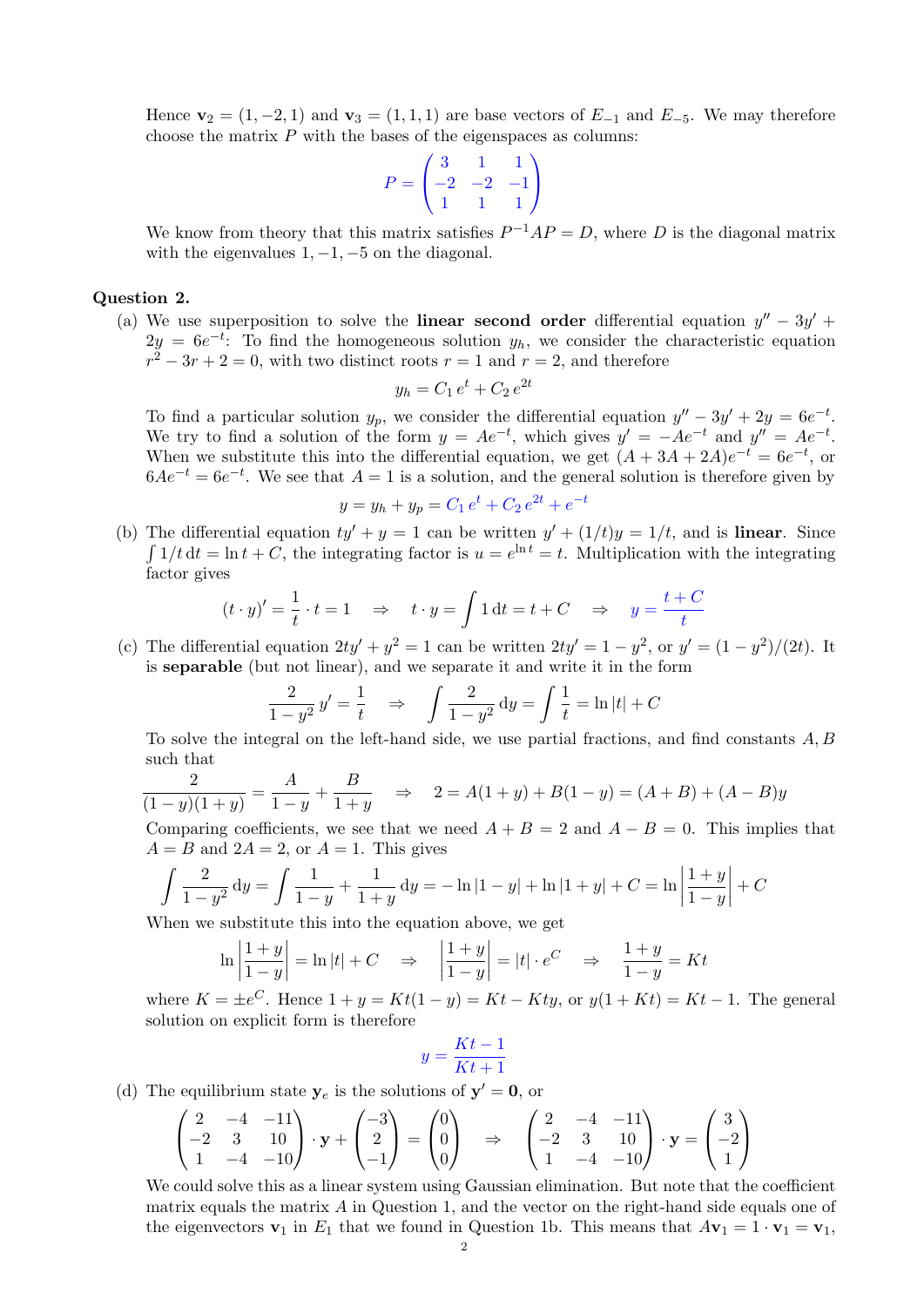and therefore  $y_e = v_1 = (3, -2, 1)$ . We found the eigenvalues of A in Question 1c, and since  $\lambda = 1$  is a positive eigenvalue, we know that  $y_e = (3, -2, 1)$  is unstable.

## Question 3.

(a) We write f on matrix form  $f(\mathbf{x}) = \mathbf{x}^T A \mathbf{x} + B \mathbf{x}$ , where

$$
A = \begin{pmatrix} -2 & -1 & -4 \\ -1 & 0 & 0 \\ -4 & 0 & -3 \end{pmatrix}, \quad B = \begin{pmatrix} 0 & 4 & 0 \end{pmatrix}
$$

To find the stationary points, we solve the first order conditions  $f'(\mathbf{x}) = 2A\mathbf{x} + B^T = \mathbf{0}$ , or  $A\mathbf{x} = -1/2 \cdot B^{T}$ . This gives a linear system, and we solve it using Gaussian elimination:

$$
\begin{pmatrix} -2 & -1 & -4 & 0 \ -1 & 0 & 0 & -2 \ -4 & 0 & -3 & 0 \end{pmatrix} \rightarrow \begin{pmatrix} -1 & 0 & 0 & -2 \ -2 & -1 & -4 & 0 \ -4 & 0 & -3 & 0 \end{pmatrix} \rightarrow \begin{pmatrix} -1 & 0 & 0 & -2 \ 0 & -1 & -4 & 4 \ 0 & 0 & -3 & 8 \end{pmatrix}
$$

Back substitution gives  $-3z = 8$  or  $z = -8/3$ ,  $-y - 4(-8/3) = 4$ , or  $y = 20/3$ , and that  $-x = -2$  or  $x = 2$ . Hence  $\mathbf{x}^* = (2, 20/3, -8/3)$  is the unique stationary point f. To classify it, notice that A is indefinite since  $D_2 = -1$ . This means that  $H(f)(\mathbf{x}^*) = 2A$  is also indefinite, and  $\mathbf{x}^* = (2, 20/3, -8/3)$  is a saddle point for f by the second derivative test. Alternatively, we could find the stationary point and classify it without using the matrix form of  $f$ .

(b) The Lagrange problem has Lagrangian  $\mathcal{L} = \mathbf{x}^T A \mathbf{x} + B \mathbf{x} - \lambda (\mathbf{x}^T D \mathbf{x} - 2)$ , where D is the symmetric matrix of the quadratic form  $g$ , given by

$$
D = \begin{pmatrix} 1 & 0 & 0 \\ 0 & 1 & 2 \\ 0 & 2 & 4 \end{pmatrix}
$$

The first order conditions (FOC) can therefore be written  $\mathcal{L}'(\mathbf{x}) = 2A\mathbf{x} + B^T - \lambda(2D\mathbf{x}) = \mathbf{0}$ , and the constraint (C) can be written  $\mathbf{x}^T D \mathbf{x} = 2$ . Together, the conditions FOC + C are the Lagrange conditions of the problem:

FOC+C: 
$$
2A\mathbf{x} + B^T - \lambda(2D\mathbf{x}) = \mathbf{0}, \mathbf{x}^T D\mathbf{x} = 2
$$

Alternatively, we could write down the Lagrange conditions without using matrix forms.

(c) When  $\lambda = 1$ , the first order conditions are  $2A\mathbf{x} + B^T - 2D\mathbf{x} = \mathbf{0}$ , or  $(A - D)\mathbf{x} = -1/2 \cdot B^T$ . This is a linear system, and we solve it using Gaussian elimination (where the first step is to subtract the last row from the first to simplify computations):

$$
\begin{pmatrix} -3 & -1 & -4 & 0 \ -1 & -1 & -2 & -2 \ -4 & -2 & -7 & 0 \end{pmatrix} \rightarrow \begin{pmatrix} 1 & 1 & 3 & 0 \ -1 & -1 & -2 & -2 \ -4 & -2 & -7 & 0 \end{pmatrix} \rightarrow \begin{pmatrix} 1 & 1 & 3 & 0 \ 0 & 0 & 1 & -2 \ 0 & 2 & 5 & 0 \end{pmatrix} \rightarrow \begin{pmatrix} 1 & 1 & 3 & 0 \ 0 & 2 & 5 & 0 \ 0 & 0 & 1 & -2 \end{pmatrix}
$$

Back substitution gives  $z = -2$ ,  $2y + 5(-2) = 0$  or  $y = 5$ , and that  $x + 5 + 3(-2) = 0$ , or  $x = 1$ . We get the solution  $(x, y, z; \lambda) = (1, 5, -2; 1)$  of the FOC. We see that the constraint is satisfied since

$$
g(1,5,-2) = (1)^2 + 5^2 + 4(-2)^2 + 4(5)(-2) = 2
$$

at this point. We conclude that there is one candidate point  $(x, y, z; \lambda) = (1, 5, -2; 1)$  with  $\lambda = 1$  that satisfies the Lagrange conditions. Alternatively, we could find the candidate points without using matrix forms.

(d) We use the second order condition (SOC) to test the candidate point  $(x, y, z; \lambda) = (1, 5, -2; 1)$ , and therefore consider the function

$$
h(\mathbf{x}) = \mathcal{L}(\mathbf{x}; 1) = 2A\mathbf{x} + B^T - 2D\mathbf{x} = 2(A - D)\mathbf{x} + B^T
$$

We notice that h is a quadratic function with Hessian  $H(h) = 2(A - D)$ , and that  $H(h)$  has the same definiteness as

$$
A - D = \begin{pmatrix} -3 & -1 & -4 \\ -1 & -1 & -2 \\ -4 & -2 & -7 \end{pmatrix}
$$

We compute the principal minors of  $A - D$ : We have  $D_1 = -3$ ,  $D_2 = 3 - 1 = 2$ , and that  $D_3 = -3(7-4) + 1(7-8) - 4(2-4) = -2$ . We conclude that  $A - D$ , and therefore